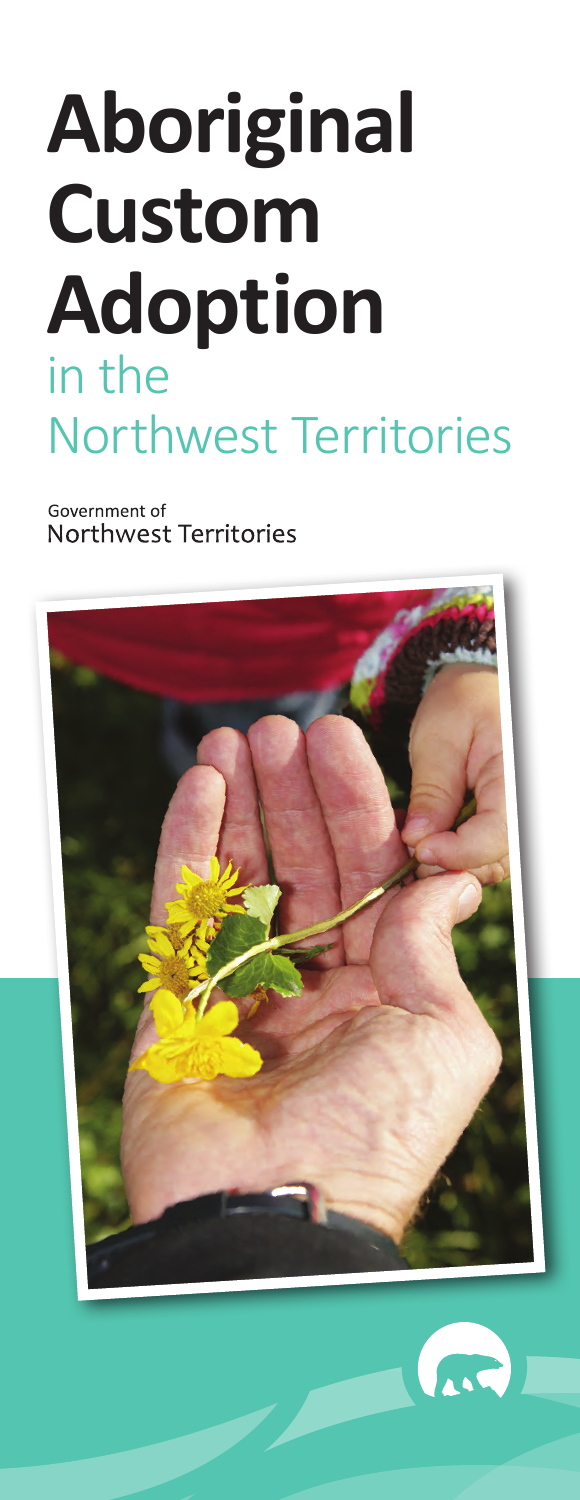

## **What is Aboriginal Custom Adoption?**

Aboriginal custom adoption is one of many cultural practices among the Aboriginal peoples of the Northwest Territories. It is a practice that has been passed on from generation to generation.

Historically, custom adoption occurred between family members to strengthen kinship ties. This practice continues to this day.

Traditionally, custom adoption was a verbal agreement between two families. This caused problems for persons being able to obtain their birth certificate or other Aboriginal status benefits in modern society. Therefore, in 1995, the Aboriginal Custom Adoption Recognition Act came into effect, recognizing, without changing, Aboriginal customary law.

## **How Can I Have My Custom Adoption Recognized?**

Under the Aboriginal Custom Adoption Recognition Act, Adoption Commissioners are nominated by their local Aboriginal organization.

Commissioners are nominated based on their knowledge of Aboriginal customary law and appointed by the Minister of Health and Social Services. A person who has adopted a child according to Aboriginal custom applies to an Adoption Commissioner for a certificate recognizing the adoption.

## **Keeping Culture Alive**

Aboriginal custom adoption provides a way for families to continue sharing their culture with their children in their own communities where they can learn… love... and grow.